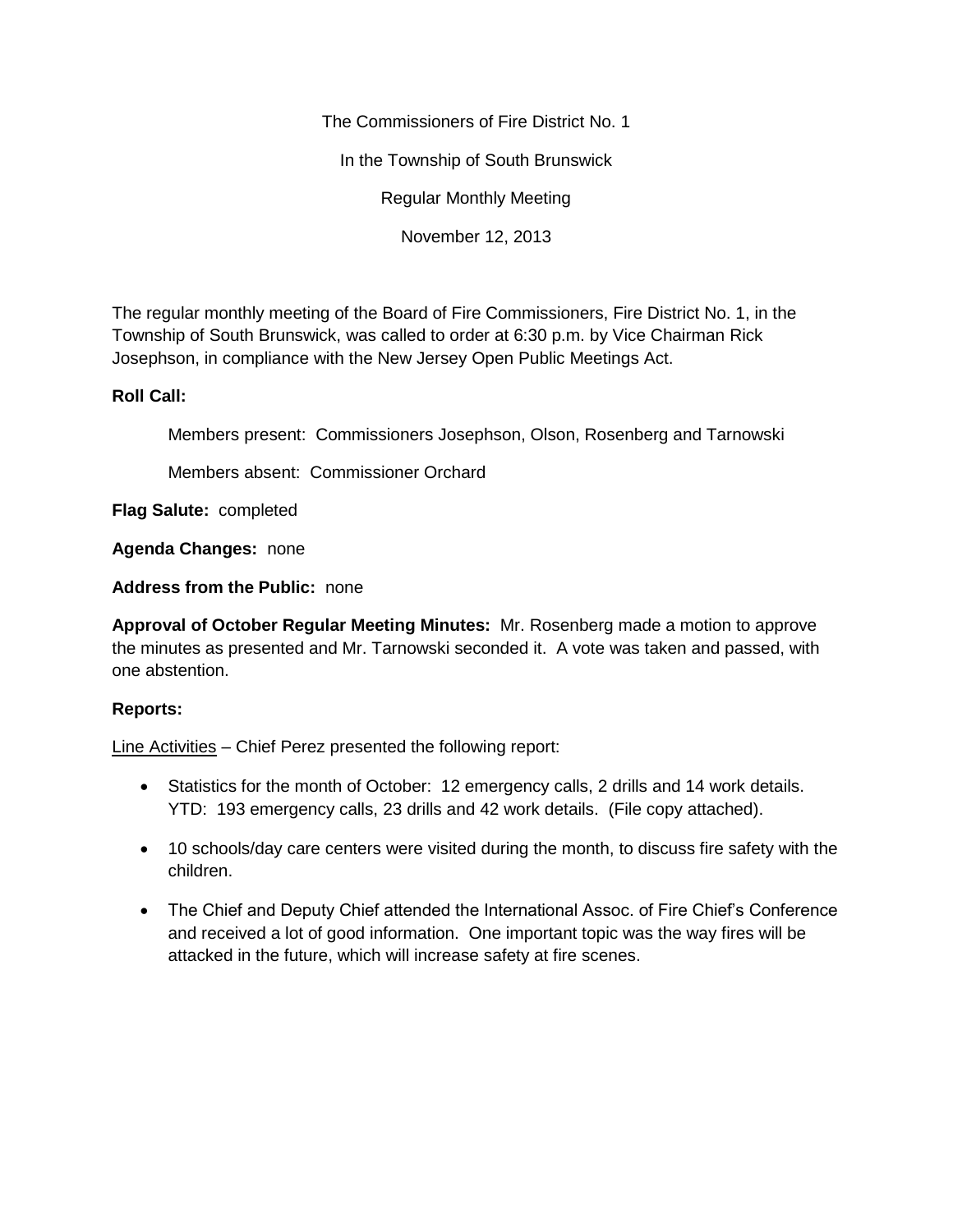President – Mr. Corris presented the following report:

- 1. Alan Laird is back on full duty and Sean Sidoti went on medical leave for knee surgery.
- 2. Membership is doing so well that the County has invited members of the Kendall Park Membership Committee to a conference to discuss how the Company has approached its membership drive.
- 3. Three new members were read in during the month of October. A comparison with last year's numbers will be forthcoming.
- 4. Nominations were made at last Friday's meeting and the elections will take place in Dec.
- 5. The Installation Dinner cannot be changed.
- 6. A new high-tech security system was installed and new key fobs distributed. This system is better at monitoring who comes in and leaves the building. Next year, the Company may look at adding cameras to the system.
- 7. The outside memorial project is getting back underway, which will update the flag post area.
- 8. Santacade is December 15<sup>th</sup>.

Treasurer's Report/Voucher List – Mr. Rosenberg opened his report by reading Resolution 13/14- 15: Authorizing Budget Transfers Relative to 2013 Budget (file copy attached). Mr. Olson made a motion to approve the resolution and Mr. Josephson seconded the motion. A roll call vote was taken: Mr. Rosenberg-yes; Mr. Olson-yes; Mr. Tarnowski-yes, Mr. Josephsonyes, Mr. Orchard was absent. The resolution was passed.

Mr. Rosenberg presented the Treasurer's Report and Voucher List (file copy attached). He noted that insurance premiums were included in this month's List. As there were concerns about the Voucher List, Mr. Josephson made a motion to approve it and Mr.Tarnowski seconded the motion. A vote was taken and passed, with one abstention.

Secretary's Report – Mr. Olson had nothing to report.

Fire Coordinator – Mr. Perez reported the following apparatus status:

- 1. The Ladder Truck was tested and no problems were found. At the same time, some repairs and upgrades were made; it is now back in service.
- 2. One of the engine's fuel sending unit does not work so it will be going out for service sometime within the next two weeks.
- 3. The Cascade System (fills the air bottles) was serviced; still waiting for the final certification.